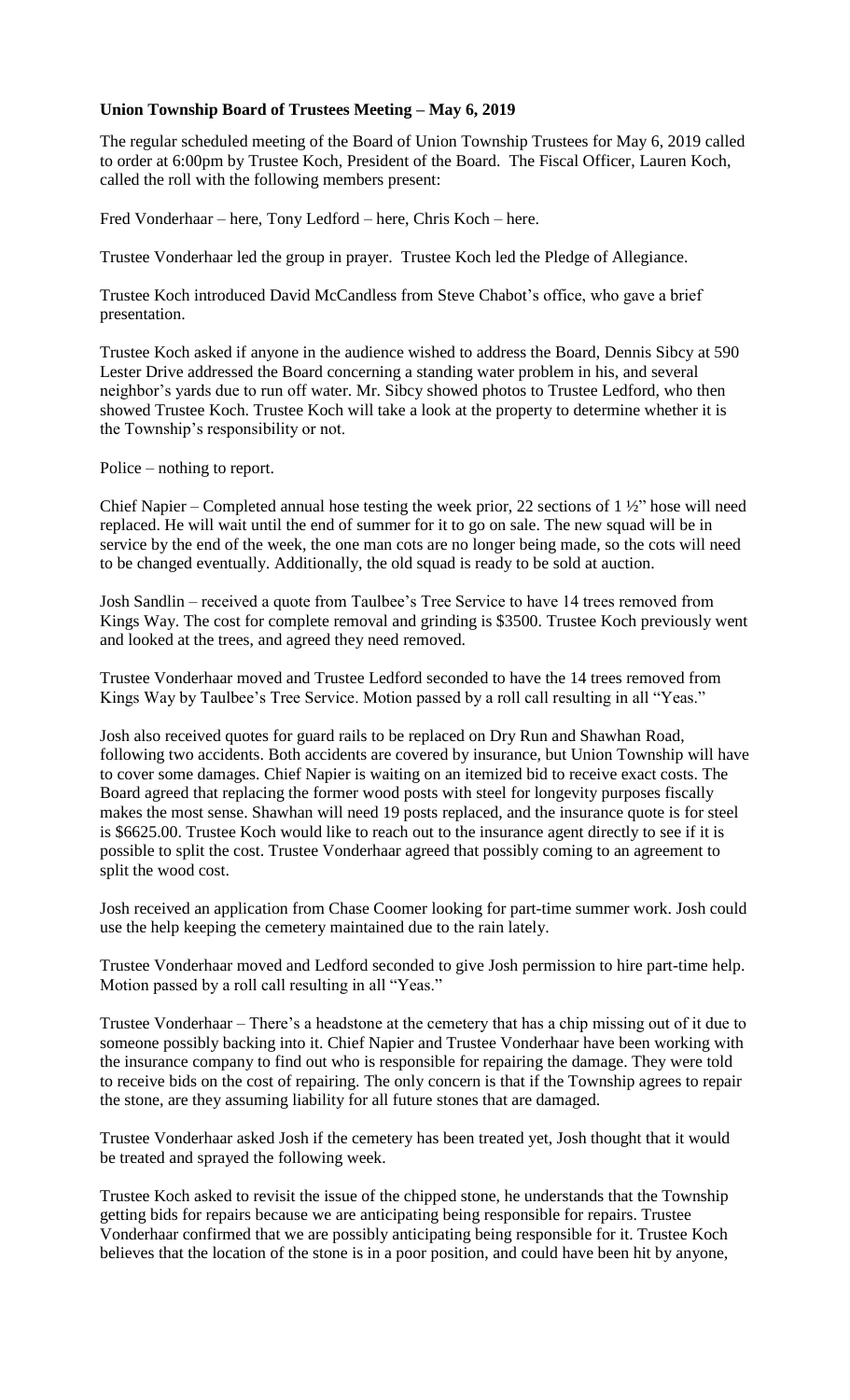we could go ahead and repair the stone if the cost is low. Trustee Vonderhaar and Trustee Ledford aren't sure if taking responsibility of the stone is a precedent the Township wants to set.

Trustee Vonderhaar has been working on the OPWC contract for Wood Road. Initially the tile was not on the original contract, but a new one has been circulated. Trustee Koch read off the cooperative agreement between Turtlecreek and Union Township, the cost of the project is split equally, with both parties paying 50% of the total cost over 10 years beginning in 2020.

Trustee Koch moved and Trustee Vonderhaar seconded the motion to enter into the cooperative agreement with Turtlecreek. A roll call resulted in all "Yeas."

The minutes of the last meeting were given to the Trustees before the meeting. Trustee Vonderhaar made a motion to approve the minutes as written. Trustee Ledford seconded the motion and a roll call resulted in all "Yeas."

Trustee Ledford – 668 Shawhan is still in the process of being cleaned up. Trustee Koch believed the house sold at auction, and the new owner is working on rehabbing it. The 1500 block of Shawhan cleanup is coming along well, but they asked for an extension of time at the Zoning Department.

Trustee Ledford made a motion to pay the bills with Trustee Vonderhaar seconding the motion. A roll call resulted in all "Yeas."

Trustee Vonderhaar – Fiscal Officer, Lauren Koch, received an email that was forwarded to the Trustees from a resident of Shawhan Trails. They were concerned about the speed of individuals entering the neighborhood. Trustee Vonderhaar invited the residents to the meeting, and wanted it to reflect in the minutes as proof of acknowledgement.

Trustee Koch – Union Township had a nice turn out at the National Day of Prayer, thank you to Chief Napier for organizing that event. A resolution will need to be passed to submit an application to OPWC. Trustee Koch read Resolution 050619-1.

Trustee Koch moved and Trustee Vonderhaar seconded to submit an application to OPWC. A roll call resulted in all "Yeas."

A second resolution will need passed for the re-appropriation of funds for the purchase of a new engine. Resolution 050619-2 was read by Trustee Koch.

Trustee Koch moved and Trustee Vonderhaar seconded the motion to re-appropriate funds in order to reconcile budgets. A roll call resulted in all "Yeas."

Trustee Koch received a letter from the Ohio Department of Commerce, asking to submit rules and regulations because they are now registering Ohio Cemeteries. The notice of annual meeting came to the Trustees for Western Water. The board has not done anything about it in the past.

Ohio Public Works sent the amortization schedule for the project that closed out on Philips Road. Additionally, Warren County Board of Zoning Appeals have received a variance application to be heard on the Shaw's at 3821 Bunnel Road. They want to put a fence in their front yard for their dogs.

Trustee Vonderhaar - Chief Napier and Trustee Vonderhaar attended the National Day of Prayer held at the Baptist Church in town, it went well. Trustee Vonderhaar also attended the retirement of Andy Mitten at Harlan Township, which had a large turnout.

Trustee Koch – Paul Bernard is working on the website, a figure needs to be discussed for his work. Paul agreed that \$50.00 an hour for no more than two hours a month would be reasonable. Trustee Koch thought that sounded fair.

Trustee Vonderhaar moved and Trustee Ledford seconded the motion to have Paul Bernard update the website several times a month. A roll call resulted in all "Yeas."

There being no further topics to discuss, Trustee Koch made a motion to adjourn at 7:14 pm with Trustee Vonderhaar seconding the motion. A roll call resulted in all "Yeas." The next meeting will be on May 20, 2019